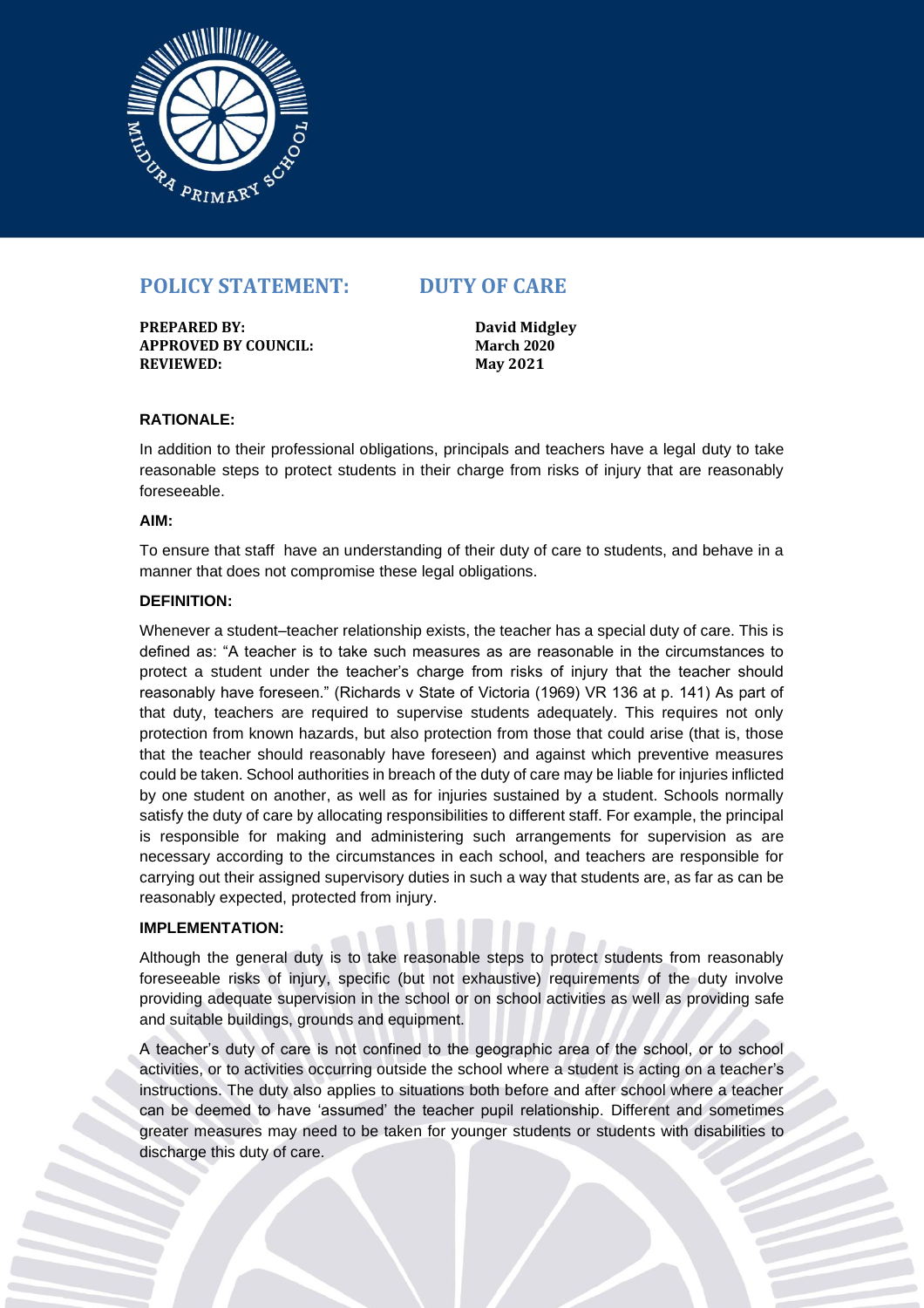

Quite apart from mandatory reporting requirements, a teacher has a concurrent duty of care to protect a student from harm that is reasonably foreseeable. A breach of this duty of care may lead to legal action being taken against the individual teacher or teachers concerned. A breach of this duty of care will be established if a teacher or principal failed to take immediate and positive steps after having acquired actual knowledge or formed a belief that there is a risk that a child is being abused or neglected, including sexual abuse.

The teacher's duty of care is greater than that of the ordinary citizen in that a teacher is obliged to protect a student from reasonably foreseeable harm or to assist an injured student, while the ordinary citizen does not have a legal obligation to respond. Whilst each case regarding a teacher's legal duty of care will be judged on the circumstances that occurred at the time, the following common examples may be times when a teacher has failed to meet their legal duty of care responsibilities to their students:

- arriving late to scheduled timetabled yard duty responsibilities
- failing to act appropriately to protect a student who claims to be bullied
- believing that a child is being abused but failing to report the matter appropriately
- being late to supervise the lineup of students after the bell has sounded
- leaving students unattended in the classroom
- failing to instruct a student who is not wearing a hat to play in the shade
- ignoring dangerous play
- leaving the school during time release without approval
- inadequate supervision on a school excursion

Staff members are also cautioned against giving advice on matters that they are not professionally competent to give (negligent advice). Advice is to be limited to areas within a teacher's own professional competence and given in situations arising from a role specified for them by the principal. Teachers must ensure that the advice they give is correct and, where appropriate, in line with the most recent available statements from institutions or employers. Teachers should not give advice in areas outside those related to their role where they may lack expertise.

### **Risks to students outside the school environment**

Legal cases establish that a teacher's duty of care does not start nor end at precise times during the day. The approach generally taken is that a teacher's duty applies irrespective whether the risk occurs in or outside the school environment. However, the important issue in all cases will be whether the school took reasonable steps to protect the student from the risk.

Risks outside the school environment may sometimes call for immediate and positive steps by a school depending on the age of students, urgency and threat of injury. Consider for example, if a live power line came down outside the school, no emergency workers had arrived, and primary children are about to be dismissed to walk home. No school would allow the children to walk out to that danger unsupervised.

There will be a number of other situations where the school will be under a duty to take reasonable steps. In some instances, the school's control over the activity may require it to take more active measures to satisfy the requirement that it take reasonable steps. For example, a known bully on a school bus may require the school to suspend or refuse to transport the bully. In other instances, the school may not control the activity, and the reasonable measures